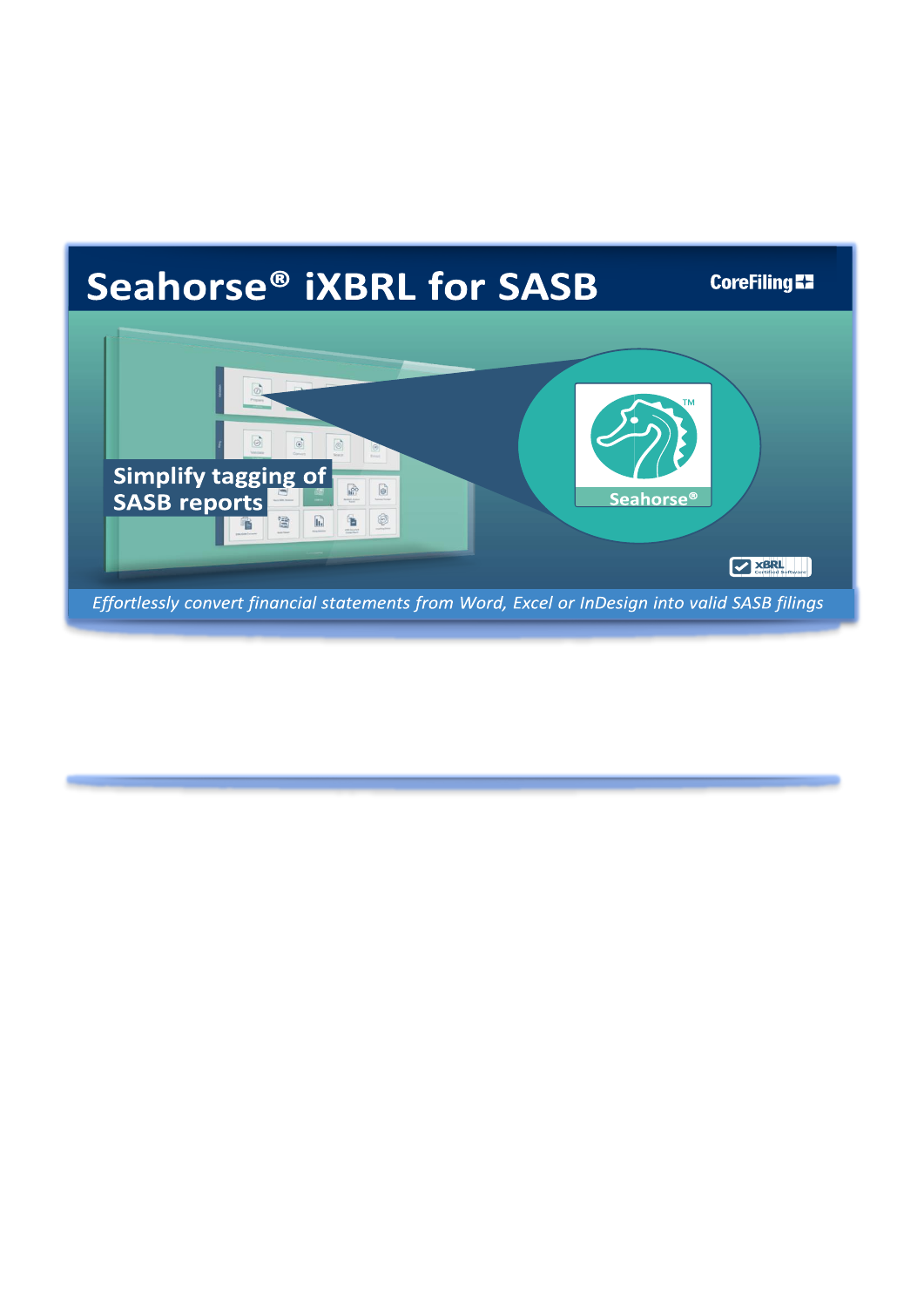

CoreFiling's Seahorse is a web-based application that allows companies to apply XBRL tags to reports produced in Word, Excel or Adobe InDesign, and to convert them into inline XBRL. Seahorse creates thousands of compliant iXBRL reports annually, spanning UK, EU, Irish and South African reporting programs.

| <b>Concept</b><br>Air Emissions from Refrigeration Disclosure<br>Label<br>[Text Block]<br>Duration / Restricted (Text)<br><b>Type</b><br><b>SASB.</b><br><b>Tag Details</b><br>Current<br>Period<br>$\checkmark$<br>霝<br>2021-01-01<br><b>Period Start</b><br>m<br>2021-12-31<br><b>Period End</b><br>The Sustainability Accounting Standards Board (SASB) has developed a set of globally applicable, industry-specific<br>sustainability standards. These identify financially material topics and associated metrics, in order for companies to<br><b>Reported Value</b><br>In support of our climate<br>communicate their sustainability approach and performance to investors. Our reporting below is based on the<br>ambitions, we are reducing our<br>standards for the Food Retailers & Distributors industry.<br>refrigerant emissions through our<br>refrigeration  natural<br><b>Disclosure Topics and Accounting Metrics</b><br>refrigerants.<br><b>Manage Selections</b><br><b>Accounting</b><br><b>Performance</b><br><b>SASB</b> ref<br><b>Further information</b><br><b>Topic</b><br>2020/21<br>metric<br>$\blacktriangleright$ Comment<br>FB-FR-110b.1<br>In support of our climate ambitions, we are reducing our refrigerant emissions<br><b>Air emissions</b><br>361k tonnes<br><b>Gross global</b><br>through our refrigeration gas transformation plan, upgrading our refrigeration units<br>Scope 1 emissions<br>CO2e<br>from<br>andreplacing end-of-life equipment with CO2 systems that are both more efficient<br>refrigeration<br>from<br>refrigerants<br>and with a lower impact to the environment.<br><b>Click here for more information.</b><br>100%<br>FB-FR-110b.2<br>Given the banning of ozone-depleting substances in Europe, our approach is instead<br><b>Air emissions</b><br>% of refrigerants<br>focused on reducing the environmental impact associated with refrigerants by<br>consumed with<br>from<br>reducing the overall Global Warming Potential (GWP), increasing the amount of<br>refrigeration<br>zero ozone-<br>natural refrigerant gases and other low GWP gases by retrofitting equipment that we<br>depleting<br>expect to be operating beyond 2025, and replacing all end of life equipment with<br>potential<br>natural refrigerants. | Home | <b>Filers</b><br>Filings | <b>Users</b> |                                         |  | isv@corefiling.com (PTP Software) Account   Help   Log Out |                       |
|------------------------------------------------------------------------------------------------------------------------------------------------------------------------------------------------------------------------------------------------------------------------------------------------------------------------------------------------------------------------------------------------------------------------------------------------------------------------------------------------------------------------------------------------------------------------------------------------------------------------------------------------------------------------------------------------------------------------------------------------------------------------------------------------------------------------------------------------------------------------------------------------------------------------------------------------------------------------------------------------------------------------------------------------------------------------------------------------------------------------------------------------------------------------------------------------------------------------------------------------------------------------------------------------------------------------------------------------------------------------------------------------------------------------------------------------------------------------------------------------------------------------------------------------------------------------------------------------------------------------------------------------------------------------------------------------------------------------------------------------------------------------------------------------------------------------------------------------------------------------------------------------------------------------------------------------------------------------------------------------------------------------------------------------------------------------------------------------------------------------------------------------------------------------------------------------------------------------------------------------------------------------------------------------|------|--------------------------|--------------|-----------------------------------------|--|------------------------------------------------------------|-----------------------|
|                                                                                                                                                                                                                                                                                                                                                                                                                                                                                                                                                                                                                                                                                                                                                                                                                                                                                                                                                                                                                                                                                                                                                                                                                                                                                                                                                                                                                                                                                                                                                                                                                                                                                                                                                                                                                                                                                                                                                                                                                                                                                                                                                                                                                                                                                                |      |                          |              |                                         |  |                                                            | <b>Change Concept</b> |
|                                                                                                                                                                                                                                                                                                                                                                                                                                                                                                                                                                                                                                                                                                                                                                                                                                                                                                                                                                                                                                                                                                                                                                                                                                                                                                                                                                                                                                                                                                                                                                                                                                                                                                                                                                                                                                                                                                                                                                                                                                                                                                                                                                                                                                                                                                |      |                          |              |                                         |  |                                                            |                       |
|                                                                                                                                                                                                                                                                                                                                                                                                                                                                                                                                                                                                                                                                                                                                                                                                                                                                                                                                                                                                                                                                                                                                                                                                                                                                                                                                                                                                                                                                                                                                                                                                                                                                                                                                                                                                                                                                                                                                                                                                                                                                                                                                                                                                                                                                                                |      |                          |              |                                         |  |                                                            |                       |
|                                                                                                                                                                                                                                                                                                                                                                                                                                                                                                                                                                                                                                                                                                                                                                                                                                                                                                                                                                                                                                                                                                                                                                                                                                                                                                                                                                                                                                                                                                                                                                                                                                                                                                                                                                                                                                                                                                                                                                                                                                                                                                                                                                                                                                                                                                |      |                          |              |                                         |  |                                                            |                       |
|                                                                                                                                                                                                                                                                                                                                                                                                                                                                                                                                                                                                                                                                                                                                                                                                                                                                                                                                                                                                                                                                                                                                                                                                                                                                                                                                                                                                                                                                                                                                                                                                                                                                                                                                                                                                                                                                                                                                                                                                                                                                                                                                                                                                                                                                                                |      |                          |              |                                         |  |                                                            |                       |
|                                                                                                                                                                                                                                                                                                                                                                                                                                                                                                                                                                                                                                                                                                                                                                                                                                                                                                                                                                                                                                                                                                                                                                                                                                                                                                                                                                                                                                                                                                                                                                                                                                                                                                                                                                                                                                                                                                                                                                                                                                                                                                                                                                                                                                                                                                |      |                          |              |                                         |  |                                                            |                       |
|                                                                                                                                                                                                                                                                                                                                                                                                                                                                                                                                                                                                                                                                                                                                                                                                                                                                                                                                                                                                                                                                                                                                                                                                                                                                                                                                                                                                                                                                                                                                                                                                                                                                                                                                                                                                                                                                                                                                                                                                                                                                                                                                                                                                                                                                                                |      |                          |              |                                         |  |                                                            | Clear                 |
|                                                                                                                                                                                                                                                                                                                                                                                                                                                                                                                                                                                                                                                                                                                                                                                                                                                                                                                                                                                                                                                                                                                                                                                                                                                                                                                                                                                                                                                                                                                                                                                                                                                                                                                                                                                                                                                                                                                                                                                                                                                                                                                                                                                                                                                                                                |      |                          |              |                                         |  |                                                            |                       |
|                                                                                                                                                                                                                                                                                                                                                                                                                                                                                                                                                                                                                                                                                                                                                                                                                                                                                                                                                                                                                                                                                                                                                                                                                                                                                                                                                                                                                                                                                                                                                                                                                                                                                                                                                                                                                                                                                                                                                                                                                                                                                                                                                                                                                                                                                                |      |                          |              |                                         |  |                                                            |                       |
| $1/2$ $\blacksquare$ $\blacksquare$ $150\%$ $\blacksquare$<br>$\leq$<br>Delete Tag<br>Cancel<br>Update Tag                                                                                                                                                                                                                                                                                                                                                                                                                                                                                                                                                                                                                                                                                                                                                                                                                                                                                                                                                                                                                                                                                                                                                                                                                                                                                                                                                                                                                                                                                                                                                                                                                                                                                                                                                                                                                                                                                                                                                                                                                                                                                                                                                                                     |      |                          |              | <b>Click here for more information.</b> |  |                                                            |                       |
| Home Page   Terms and Conditions   Privacy Policy<br>1.71.0-dev.274019                                                                                                                                                                                                                                                                                                                                                                                                                                                                                                                                                                                                                                                                                                                                                                                                                                                                                                                                                                                                                                                                                                                                                                                                                                                                                                                                                                                                                                                                                                                                                                                                                                                                                                                                                                                                                                                                                                                                                                                                                                                                                                                                                                                                                         |      |                          |              |                                         |  |                                                            | C CoreFiling          |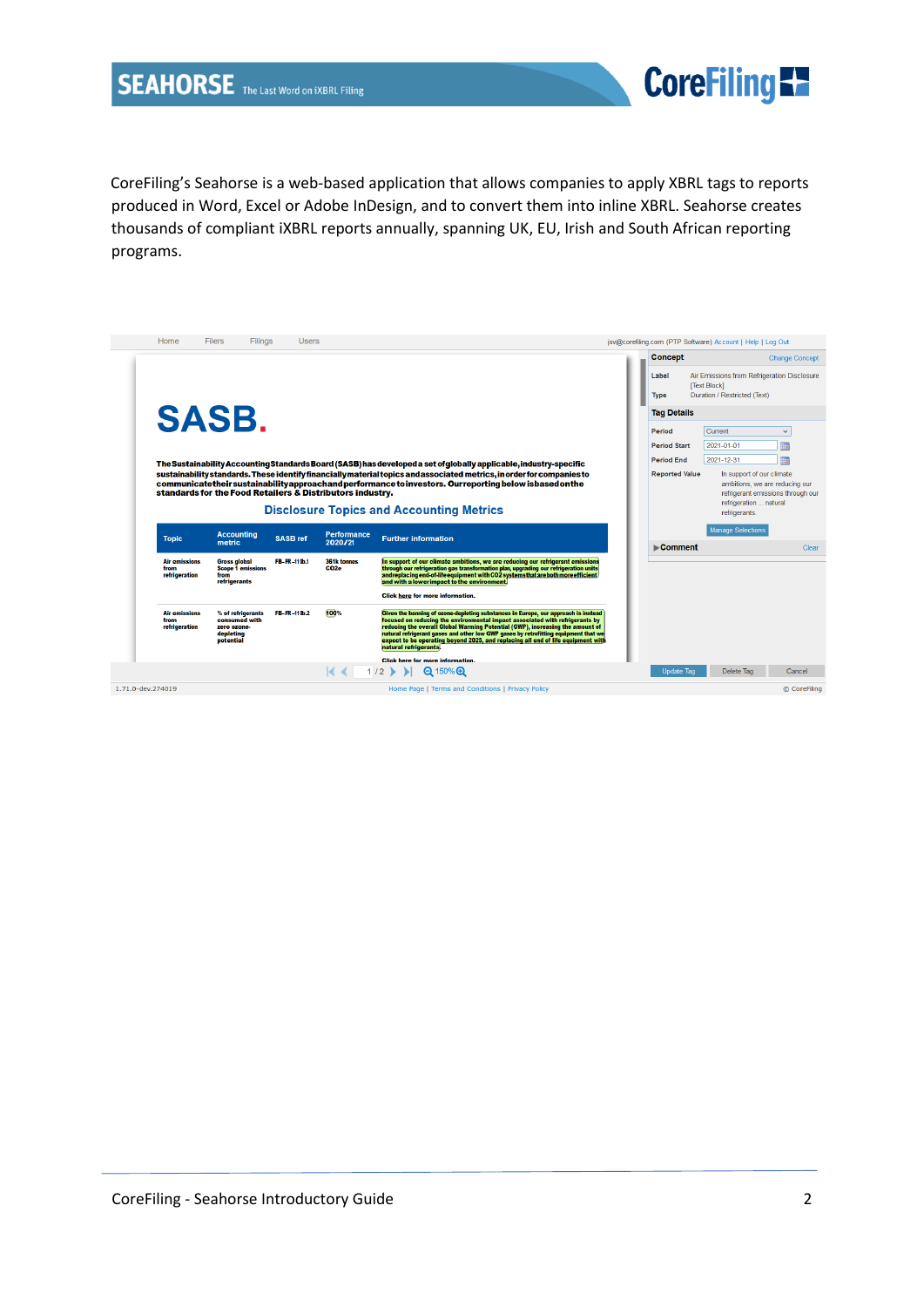

## **Bulk Review Line Items**

Check the line items that you want to confirm with the suggested values.

| Line Item                    |       | Concept                                  | Sign         |                |                |       |              |
|------------------------------|-------|------------------------------------------|--------------|----------------|----------------|-------|--------------|
| Community operations         |       |                                          |              |                |                |       |              |
| Revenue                      | 99.0% | Revenue                                  | As displayed |                | 2,033          | 1,708 |              |
| Cost of sales                | 99.0% | Cost of sales                            | Inverted     | $\overline{2}$ | (905)          | (785) |              |
| Gross profit                 | 99.0% | Gross profit                             | As displayed |                | 1,128          | 923   |              |
| Administrative expenses      | 99.0% | Administrative expenses                  | Inverted     |                | (43)           | (43)  |              |
| Other income                 | 99.0% | Other income                             | As displayed | 26             | 180            | 153   |              |
| Other gains / (losses) - net | 99.0% | Other gains (losses)                     | As displayed |                | $\overline{7}$ | (2)   |              |
| Operating profit (EBIT)      | 99.0% | Profit (loss) from operating activities  | As displayed |                | 1,272          | 1,042 |              |
| Finance income               | 99.0% | Finance income                           | As displayed |                | 112            | 98    |              |
| Financing costs              | 99.0% | Finance costs                            | Inverted     |                | (341)          | (401) |              |
| Finance costs - net          | 99.0% | Finance income (cost)                    | As displayed |                | (229)          | (303) |              |
| Profit before income tax     | 99.0% | Profit (loss) before tax                 | As displayed |                | 1,043          | 739   |              |
| Income tax expense           | 99.0% | Tax expense (income)                     | As displayed | 8(i)           | (334)          | (211) |              |
| Profit for the period        | 87.8% | Profit (loss) from continuing operations | As displayed |                | 709            | 528   | $\checkmark$ |



Users can quickly the review the top suggestion from the Seahorse suggestion engine using the bulk review feature. Tags are applied with a single click and, where a more thorough investigation of the available tags is required, users can inspect the list of tags in more detail.

## **Add Filing** Step 2 - Select Filing Type

- O Create a new filing from scratch.
- Create a new filing based on a previous filing for the same filer. Use this option when you have already tagged a filing for a prior period.
- O Create a new filing based on an existing filing for a different filer. Use this option where you have already tagged a similar filing (for example, for another company in the same group).
- $\circ$  Create a new read-only filing from iXBRL. Use this option to create a base filing to improve suggestions for a new filing.

Seahorse allows users to roll-forward their tags from one period to the next, reducing the ongoing effort in producing the iXBRL report. You can even load in iXBRL that was produced in other software to roll-froward from.